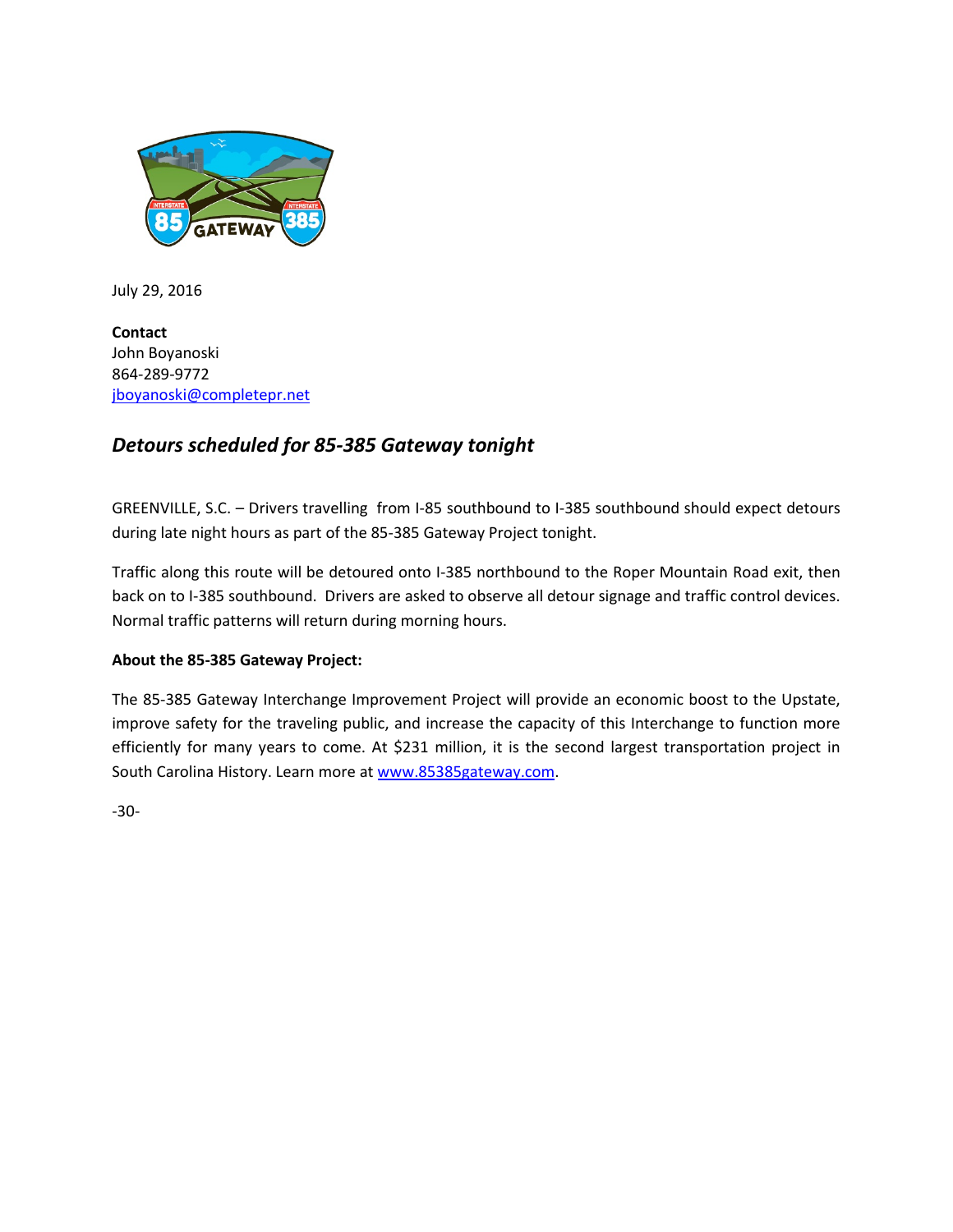

July 29, 2016

**Contact** John Boyanoski 864-289-9772 [jboyanoski@completepr.net](mailto:jboyanoski@completepr.net)

## *Drivers should expect Chrome Drive detours this weekend*

GREENVILLE, S.C. – A roughly one-mile portion of Chrome Drive will have a detour this weekend as crews work on the next stages of the 85-385 Gateway Project.

Chrome Drive will be closed at the intersection of Roper Mountain, which is located just after the Harley Davidson of Greenville store. Detour access will be maintained to the store. The closing will be implemented Saturday and Sunday between 7 a.m. and 7 p.m.

Drivers are advised to obey all traffic control devices and signage in place.

### **About the 85-385 Gateway Project:**

The 85-385 Gateway Interchange Improvement Project will provide an economic boost to the Upstate, improve safety for the traveling public, and increase the capacity of this Interchange to function more efficiently for many years to come. At \$231 million, it is the second largest transportation project in South Carolina History. Learn more a[t www.85385gateway.com](http://www.85385gateway.com/) or via [Facebook.](https://www.facebook.com/85385Gatewa)

-30